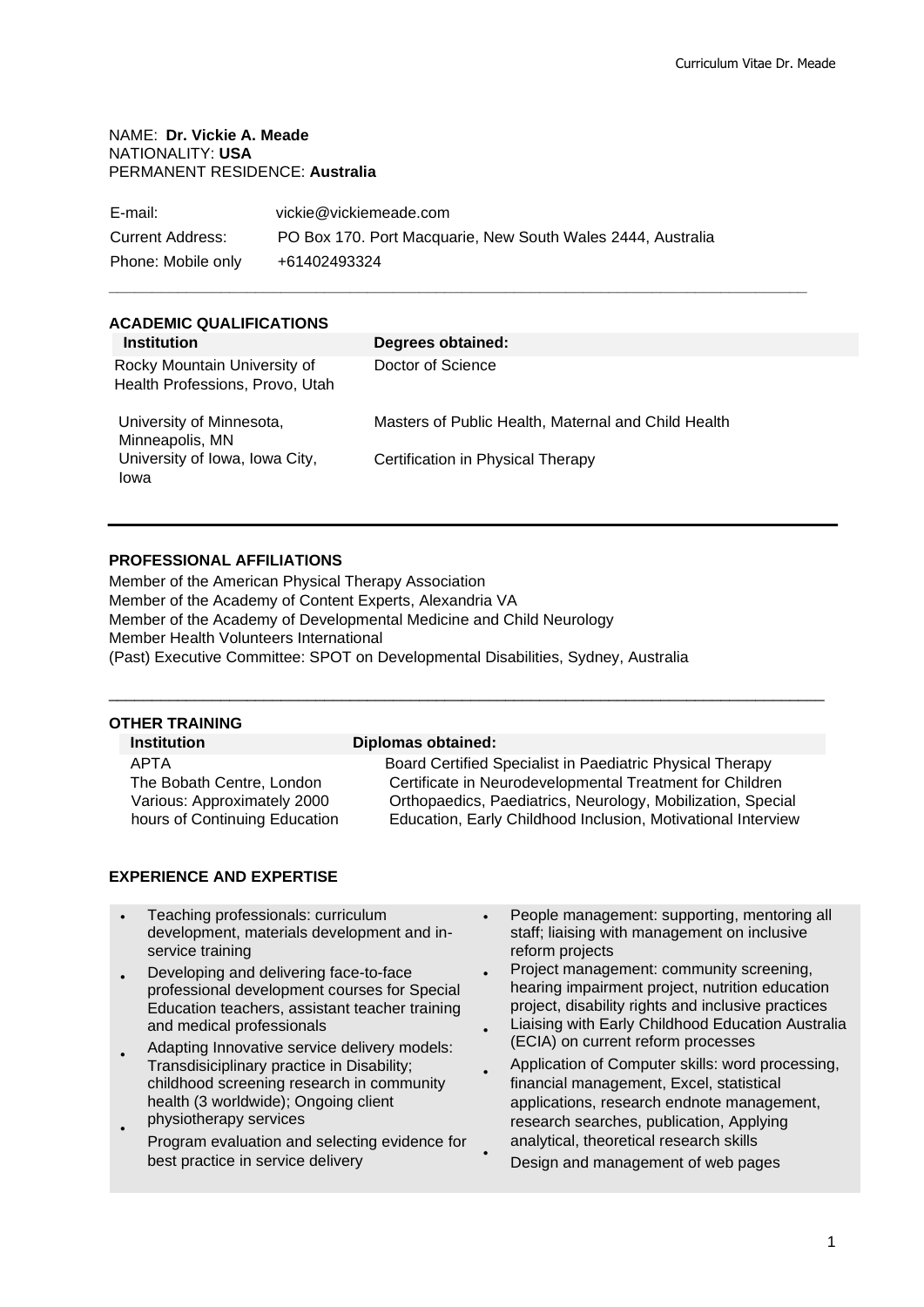## **PROFESSIONAL EXPERIENCE**

## **1987- Present Vickie Meade Therapy Services, (VMTS) International**

- Consultation in program design, training and implementation for clients and families
- Ongoing educational courses presented in Australia, Canada, Federated States of Micronesia, Iowa, Minnesota, Nebraska, New Mexico, Oregon, Washington
- Infant Screening: developed infant screening test, completed program research, design and training
- Vinland Employment Program, Loretto, Minnesota (1988-2002) Consultant to wellness program, performed Individualized Evaluations, prepared and instructed integrated programs for chronic pain clients
- Chair of Computer Documentation Project, (Comprehensive Rehab Inc. Edina, Minnesota 1991-99)
- Interviewed, trained and coordinated 25 multidisciplinary paediatric staff for rehabilitative service provision to 14 'high risk' child care centres (Comprehensive Rehab Inc. Edina, Minnesota).
- Developed elderly screening test/program, (NovaCare, Sacramento, California 1993-96)
- Adjunct Professor College of St. Catherine, St. Paul, MN; Seattle Pacific U., Seattle, Washington.

# **August 2018- January 2020: The Benevolent Society, Port Macquarie, NSW, Australia**

• Senior Physiotherapist providing services for children, youth and adults with disabilities

#### **March 2012 – August 2018: Department of Family and Community Services; Aging, Disability and Home Care (ADHC), New South Wales, Australia**

- Developed Regional Senior Physiotherapist position to ensure coordination between senior clinical staff, management and clinical staff
- Mentoring, supervising and training for all therapy staff; coordinating community education
- Active involvement in ADHC reforms focus on Inclusive Rights of the Person with a disability
- Promoting EPB through mentoring and teaching: state and district level
- Adapting Transdisciplinary practice to complex disability cases for nine teams across northern NSW
- Ensuring best practice with clinical specialist team in complex cases/reviews
- Active development of policy/procedures with management and senior clinicians

## **February 2009 - November 2010 Kosrae State Department of Education, Federated States of Micronesia**

- Developed position of Diagnostician for Department of Education, Special Education
- Trained replacement Diagnostician in test selection, analysis, report writing and community education
- Increased visibility of community screening program through education, local, national and international presentations
- Collaborated with Public Health, obtaining grant for nutrition education program to address underweight infants identified in screening program
- Collaborated with Early Childhood, Medical and Public Health services to address identified young children with hearing impairments, determined most appropriate interventions and mentored classroom teachers on identification and intervention strategies

# **September 2007- November 2008 Kosrae State Department of Education, Federated States of Micronesia**

- Consultant reporting to Director of Education
- Develop 'all island' early identification screening program for ages birth through five years
- Developed ongoing needs assessment process for those identified in screening

#### **September 2006- September 2007 Volunteer: Department of Health and Education, Kosrae, Federated States of Micronesia**

• Training of Related Services Assistants on family centred service plans and implementation; diagnosis of movement disorders; and visual impairment programming

# **1981-1987: Research Physiotherapist, Prince of Wales Children's Hospital, Sydney, AUS**

- Early Infancy Research Project: Development, evaluation of intervention for high risk infants
- Developed physical therapy component of intervention project

# **1974-1981: Staff Physiotherapist**

- Provided paediatric services for Como Special Programs, St. Paul, Minnesota (1979-81)
- Provided paediatric services for Prince of Wales Children's Hospital, Sydney, Australia. Travelled with the aerial medical service to outback New South Wales (1978-79)
- Provided paediatric services for M. Dowling School for Handicapped, Minneapolis, Minnesota
- Provided general physical therapy services for Salisbury Health District, Salisbury; and Kings